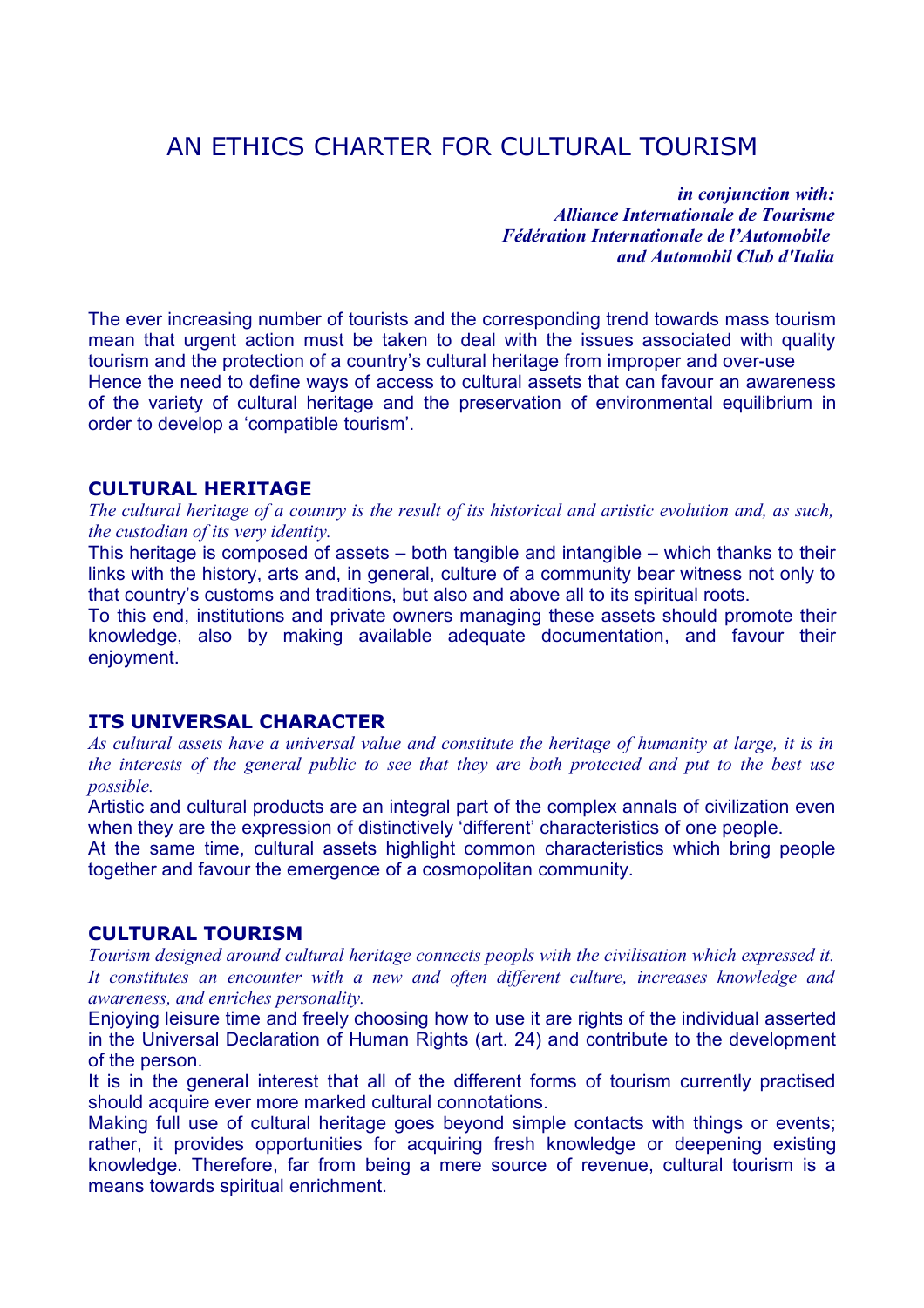### **FRIENDSHIP AND SOLIDARITY**

*Cultural heritage acts as a vehicle for establishing friendship between individuals and solidarity between peoples.*

Cultural tourism brings people from all over the world into contact with communities of different origins and often of different cultural backgrounds. Consequently, by fostering friendship and better relations between these, it becomes an essential prerequisite for the growth of the local as well as the international communities.

Cultural tourism is an authentic factor of solidarity and peace.

## **PRE-EMINENCE OF THE COLLECTIVE INTEREST**

*Cultural tourism should be enabled to operate, in strict respect of ownership and possession of the relevant assets.*

*It can not become a mere economic activity which is not compatible with the conservation of the assets in question.*

The universal significance of cultural assets requires that owners or possessors facilitate enjoyement of them in line with generally recognised rules and regulations.

Tourist operators can accede to cultural heritage only if they guarantee its integrity. To these needs they must adjust their major aims, means, methods, as well as their conduct.

## **A CULTURE OF TOURISM**

*The correct relationship between tourist activities and cultural heritage requires adequate training of every one involved in order to increase a better knowledge and a deeper awareness of the inherent value of this heritage.*

Cultural assets are not mere economic resources and their enjoyment cannot be equated with the use of a commodity. The owners and managers of the assets that make up a country's cultural heritage, the managers of the relevant institutions, all those in charge of economic planning, as well as tourist operators and the people living in the neighbourhood of such cultural assets are all called upon to develop an awareness of the unique nature, value and non-reproducibility of such works and to view the implications of tourism in their right perspective.

To this end suitable training opportunities should be promoted that can allow sufficient judgement skills, appropriate rules of behaviour and assure adequate professional qualifications.

For their part, tourists must be made fully aware of the cultural implications of their approach to a cultural asset as well as the importance of grasping its full significance and drawing useful information and teachings from it.

Cultural tourism is an aim to be purposely sought after, rather than experienced passively or by chance. A tourist interested in studying further the significance of a cultural asset assures its respect and helps spread its message, and will also bring major benefits to its owners.

## **HOSPITALITY REQUIREMENTS**

*Cultural tourism requires thoroughly professional standards of hospitality in keeping with the needs of the local communities.*

Promoting cultural assets means a real and true 'invitation': this involves in turn a hospitality coherent to the promises made and respectful towards the guests.

In addition to adequate information, it will consequently be necessary to arrange a fitting range of high-quality accommodation and other services to be provided without discrimination of any kind.